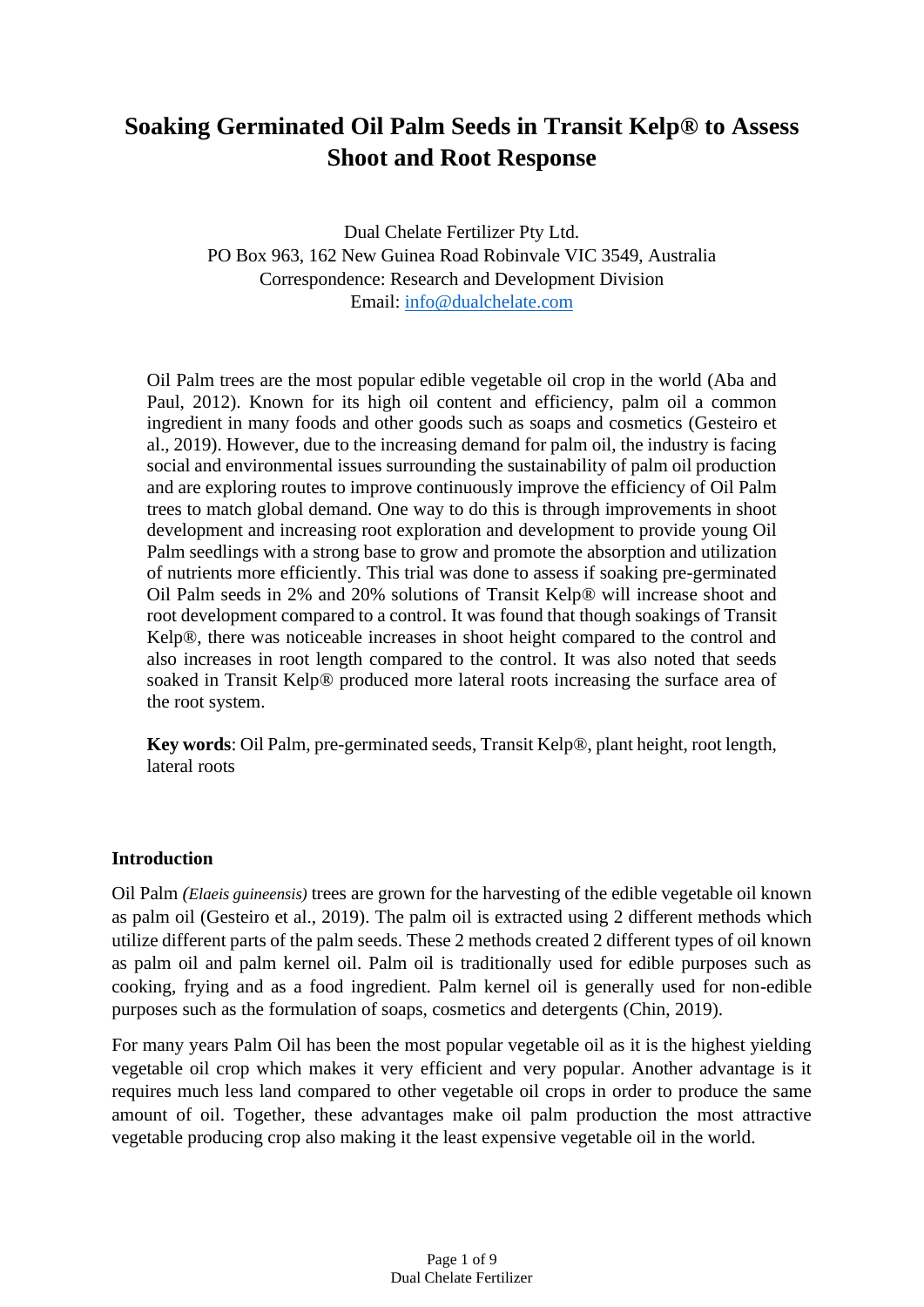Oil Palm plantations are most commonly seen in the tropical zones around the equator where there is ample rainfall and warm weather. This tropical weather makes it a prime location for high yielding Palm Oil production. Indonesia produces the most Palm Oil with approximately 33.4 million tonnes produced annually, followed by Malaysia and Thailand. Indonesia and Malaysia make up approximately 84% of the market share (Which countries grow and produce palm oil?, 2015). However, over recent decades, there has been a strong increase in the demand for edible vegetable oil and a result, Palm Oil plantation have had to expand rapidly in order to reach global demands. This increase in demands has significantly contributed to economic growth and poverty reduction in these countries, however many social and environmental issues have arisen related to the sustainability of the crop such as land degradation and deforestation (Qaim, Sibhatu, Siregar and Grass, 2020). Research and development is currently underway to explore avenues to further increase the efficiency of the Palm Oil trees to make more oil, make cultivars which are more suitable to arid environments where space is plentiful and also improve growing traits.

One way the efficiency of Palm Oil production can be increased is by reducing seedling mortalities, increasing shoot development and improving root exploration and development. By making improvements to the initial stages of growth from the germination of the Palm Oil seed to the development of the eophyll (first palm frond), seedlings can be transplanted quicker into the field and also have a better capability to absorb nutrients and accelerate growth making the palms more efficient and possibly shortening the time to first fruit production.

Dual Chelate Fertilizer has created a highly pure kelp enriched bio-stimulant – Transit Kelp. Transit Kelp contains 8% highly concentrated kelp derived from the *Laminaria japonica*. This variety of kelp is high in the plant growth hormone Cytokinin which is involved in promoting cell division and root apical dominance.

In this study Transit Kelp® will be applied to germinated Palm Oil seeds through soaking in an effort to compare the development of the initial root system and shoot growth. Two different concentrations of Transit Kelp® soaking solutions will be used to examine any responses to the bio stimulant and then compared to control germinated Palm Oil seeds. Shoot height, root length and plant structure will be analyzed.

## **Objectives**

- 1. Assess shoot growth and root system developmental differences between each Transit Kelp® soaking solution concentration (2% and 20%) against the control.
- 2. Measure shoot length, root length and take images of young Oil Palm seedlings 1 month after initial soaking.
- 3. Visually compare the treatments to see any difference in appearance.
- 4. Determine if Transit Kelp® is a beneficial product to use to improve the initial growth of Palm Oil seedlings.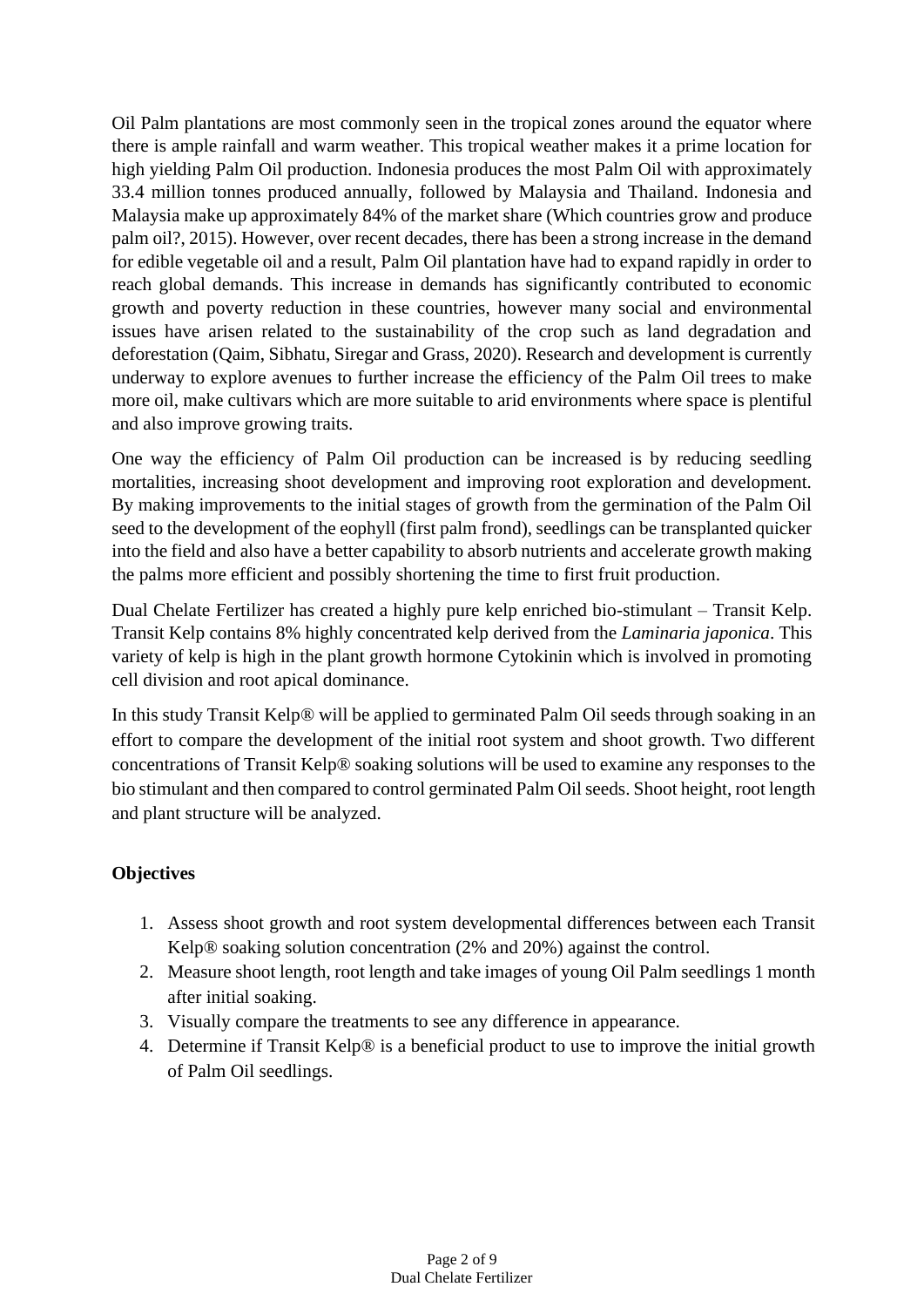#### **Site Selection and Trial Design**

The trial will be conducted in the greenhouse located at Dual Chelate Fertilizer. This site was selected as Oil Palms needs warm, humid and wet conditions. These conditions can be simulated using an irrigation sprinkler system to ensure that the germinated seeds do not dry out. Each pre-germinated Palm Oil seed is planted in its own individual.

In total, there will be 2 different seed soaking solutions of Transit kelp® with concentrations at 2% and 20%. In each treatment there is 12 germinated Palm Oil seeds which are soaked for 12 hours before planting. See figure 1 for a diagram of the trial set up.



*Figure 1: Soaking of germinated Oil Palm seeds in various concentration of Transit Kelp®. Germinated seeds were soaked for 12 hours then planted.*

Once the seeds had been soaked for 12 hours in their respective solutions, the seeds were then planted root first in soil and covered with vermiculite to prevent moisture loss. The soil was collected from the vineyard at Dual Chelate fertilizer and is free from any nutrient contaminations. See figure 2 for the pot layout for the three different treatments (2% Transit Kelp®, 20% Transit Kelp® and control).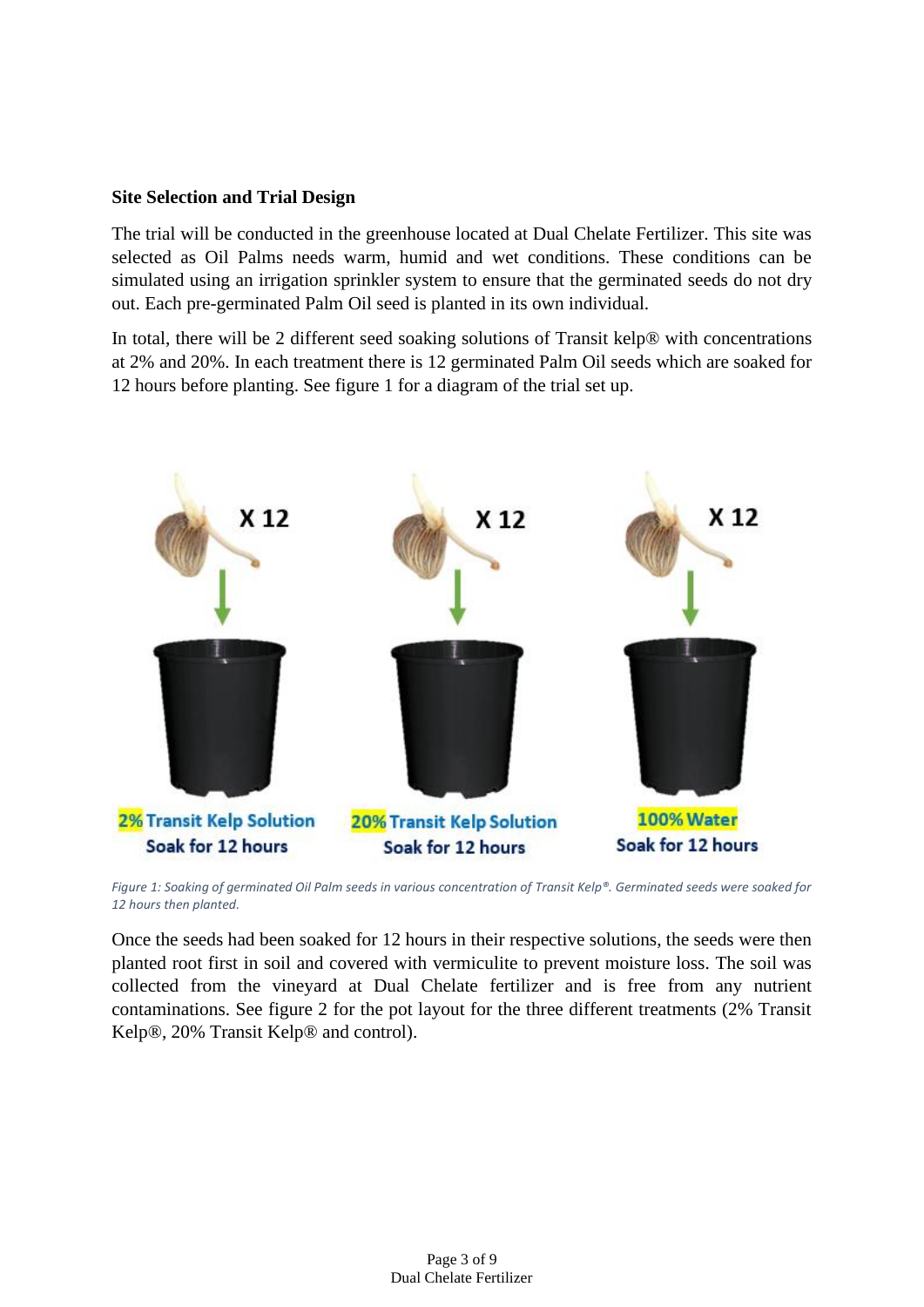

*Figure 2: Pot set up of germinated Oil Palm seeds. each treatment has 12 pots with a single seed planted in each pot*

Once the Oil Palm seeds were planted, they were kept moist every day with short and frequent sprinkling. After 1 month, each plant was measured for its shoot height. The first plant from each treatment was also carefully dug up to examine the root system and measure the root length. One plant was examined as this experiment is on-going and will be again measured after 2 months.

### **Application Rates**

*Table 1: Application rates of different soaking solutions at 2% and 20% Transit Kelp®). 12 Germinated Oil Palm seeds are soaked in each treatment for 12 hours then planted.*

| <b>Treatment</b> | Amino Boost Transit Max <sup>®</sup> | Water             |
|------------------|--------------------------------------|-------------------|
| 2% Transit Kelp  | 4ml                                  | 200ml             |
| 20% Transit Kelp | 40ml                                 | 200ml             |
| Control          | 0ml                                  | 200 <sub>ml</sub> |

#### **Observations**

#### **Shoot Height**

Each plant was measured for its shoot height using a ruler after 1 month of growth. The shoot height is measured from the start of the root to the tip of the first palm frond (eophyll). Oil Palm seeds which did not grow was discounted from the measurements and not used when averaging the results for each treatment.

#### **Root Length**

The first plant from each treatment was then uprooted carefully and dirt was washed off. The longest root was then measured and photographed.

#### **Comparative Photos**

Comparative photos were taken to visually compare plant growth of the plants which were dug up to assess root quality and root length.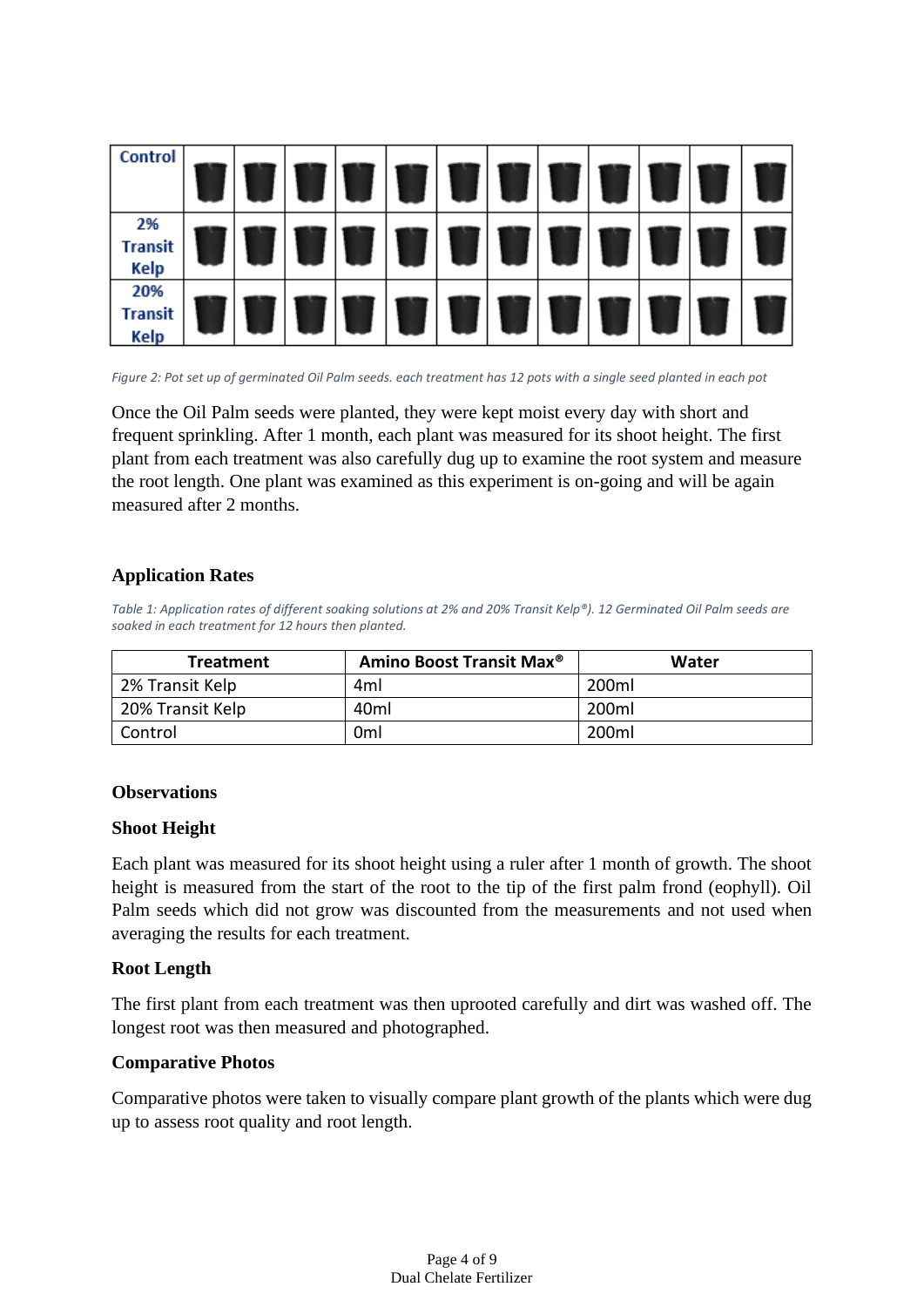



Figure 3: Average plant height of germinated Oil Palm seeds soaked in Transit Kelp 2% and *Transit Kelp 20% solution. Plant height was taken 1 month after planting.*

| Table 2: Root length of Oil palm seedlings (cm) |  |  |  |  |
|-------------------------------------------------|--|--|--|--|
|-------------------------------------------------|--|--|--|--|

| <b>Treatment</b>              | Root Length of 1 Plant (cm) |
|-------------------------------|-----------------------------|
| Control                       | 8.1 cm                      |
| Transit Kelp <sup>®</sup> 2%  | 10 cm                       |
| Transit Kelp <sup>®</sup> 20% | $10.5 \text{ cm}$           |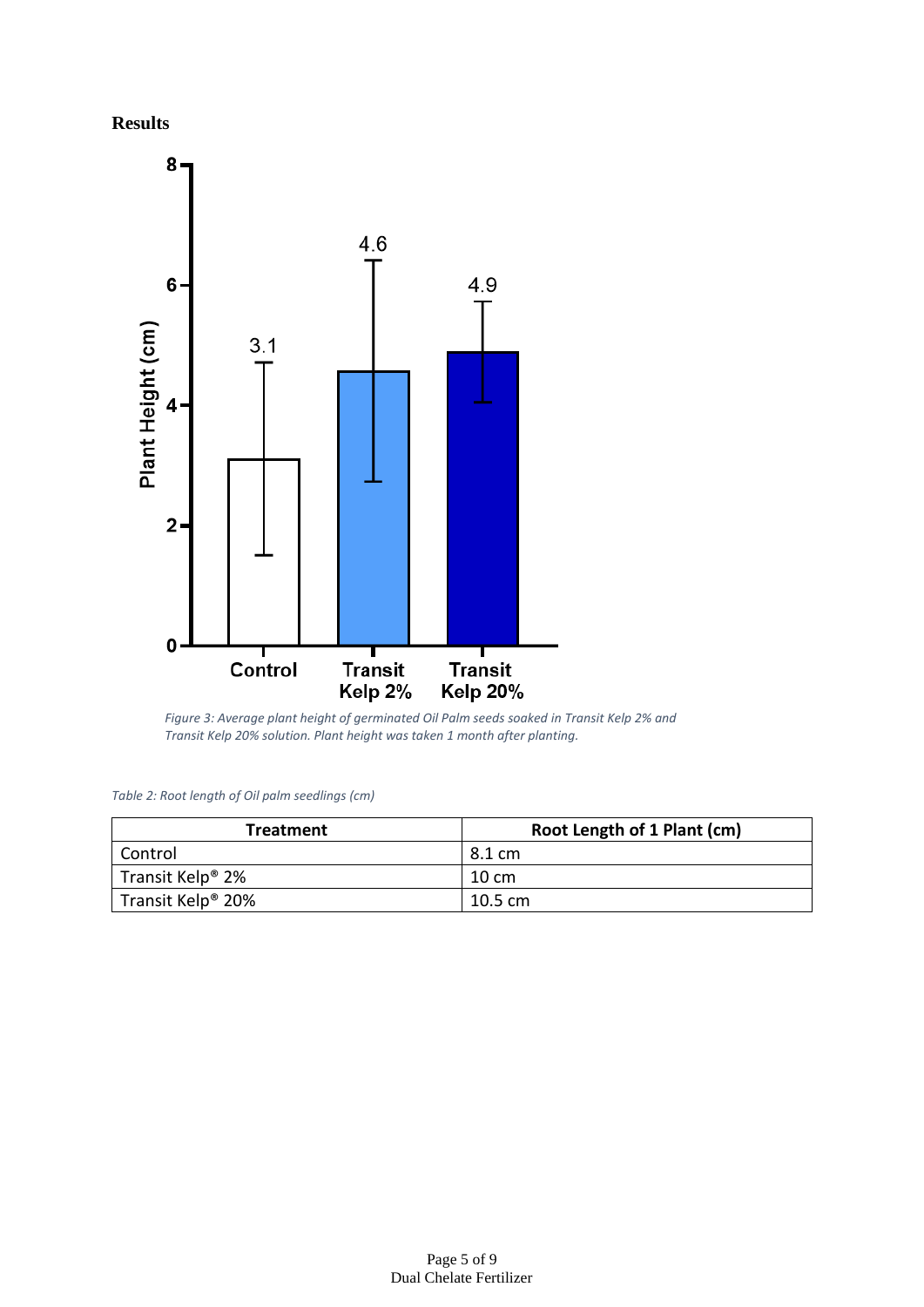

*Figure 4: Image taken of germinated Oil Palm seedling soaked in a 2% Transit Kelp® solution before planting for 12 hours compared to a control seedling. Photo taken one month after planting.*



*Figure 5: Image taken of germinated Oil Palm seedling soaked in a 20% Transit Kelp® solution before planting for 12 hours compared to a control seeding. Photo taken one month after planting.*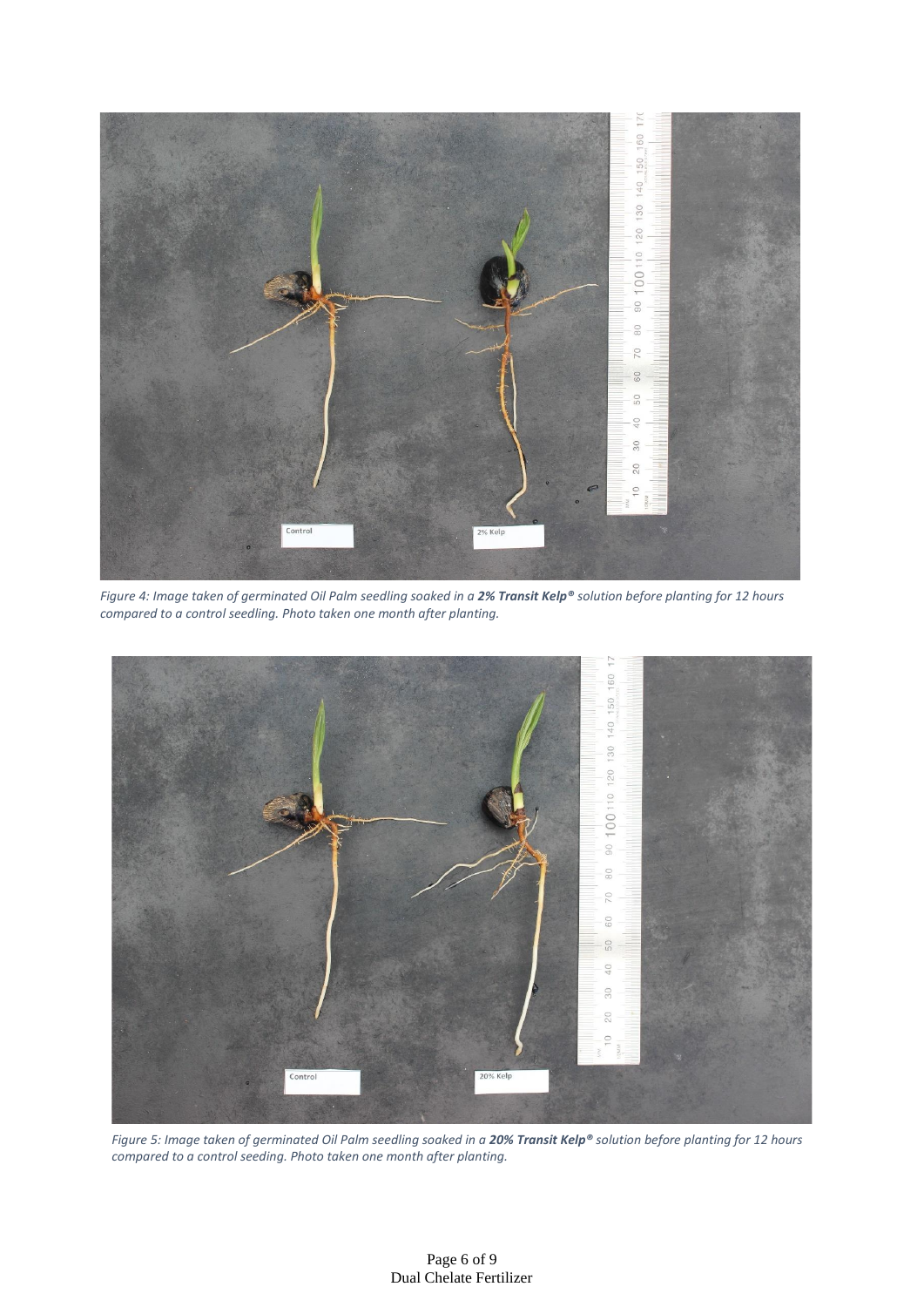#### **Discussion**

When looking at figure 3, it can be seen that both the 2% and 20% Transit Kelp® treated Oil Palm seeds had taller shoots compared to the control. With a significant increase seen between the control and the 2% Transit Kelp® showing that Oil Palm seeds soaked in 2% Transit Kelp® solution had a 48% increase in in plant height. However, there was only a 58% increase in plant height from the control to the 20% Transit Kelp® solution showing that there is not much of a difference between the 2 and 20% solutions.

Transit Kelp® is rich in the plant growth hormone Cytokinin, this may be the reason why there was a sharp increase in shoot height from the control to the 2% and 20% solution. Cytokinin helps with new cell development and apical dominance which explains the sharp increase in plant height as the Cytokinin would drive the production of new cells in the shoots (Feng, Shi, Yang and Zuo, 2017). Transit Kelp® also contains amino acids, nitrogen, phosphorus and potassium which also support in the new growth increasing the plant height (Ruban and Govindasamy, 2018). The nitrogen is essential for building the proteins to assist and maintain the new development of leaves and shoots, the phosphorus assist in making sure the Oil Palm seedlings have a quick healthy start by promoting photosynthesis, nutrient transport and energy transfer, potassium works by activating many key enzymes and regulates many essential processes in the plant such as water use efficiency and protein synthesis.

Table 2 shows the root length of Oil Palm seeds soaked in Transit kelp® compared to the control. It can be seen that there is a similar trend seen in the plant height results where there is not much of a difference between the 2% and 20% solution, however there is a large difference compared to the control. Oil Palm seeds soaked in Transit Kelp® before planting show to have a positive increase in root length by approximately increasing the root length by 27% compared to the control. When looking at figure 4 and 5, it visually shows the increases in root length compared to the control where both Transit Kelp® treated Oil Palm seeds have longer root systems compared to the control. In addition to the longer primary root, there is also more lateral root development, specially in the 2% Transit Kelp Solution. In the 20% Transit Kelp® solution, there is also some lateral root development but it is more situated at the top of the primary root whereas the 2% solution shows lateral root development further down the primary root. In previous research, it has been shown that Transit Kelp® significantly increases the root length and also the number or root hairs and later growth of roots in young germinating Soybeans. This is because of the cytokinin based kelp has a direct effect on root apical dominance. This increase in apical dominance drives the main root deeper into the ground producing a longer root which is seen in both 2% solution and 20% solution.

#### **Conclusion**

In conclusion, this trial was conducted to assess the shoot and root response to soaking pregerminated Oil Palm seeds in 2% and 20% solutions of Transit Kelp® for 12 hours. Both treatments showed that there was a positive response to the soaking of the seeds 1 month later by increasing plant heigh and also increasing root length whilst also improving lateral root production from the primary root.

When studying the figures and tables presented above, it can be found that Oil Palm seeds soaked in 2% and 20% Transit Kelp® solution for 12 hours had the following improvements compared to Oil Palm seeds soaked in water: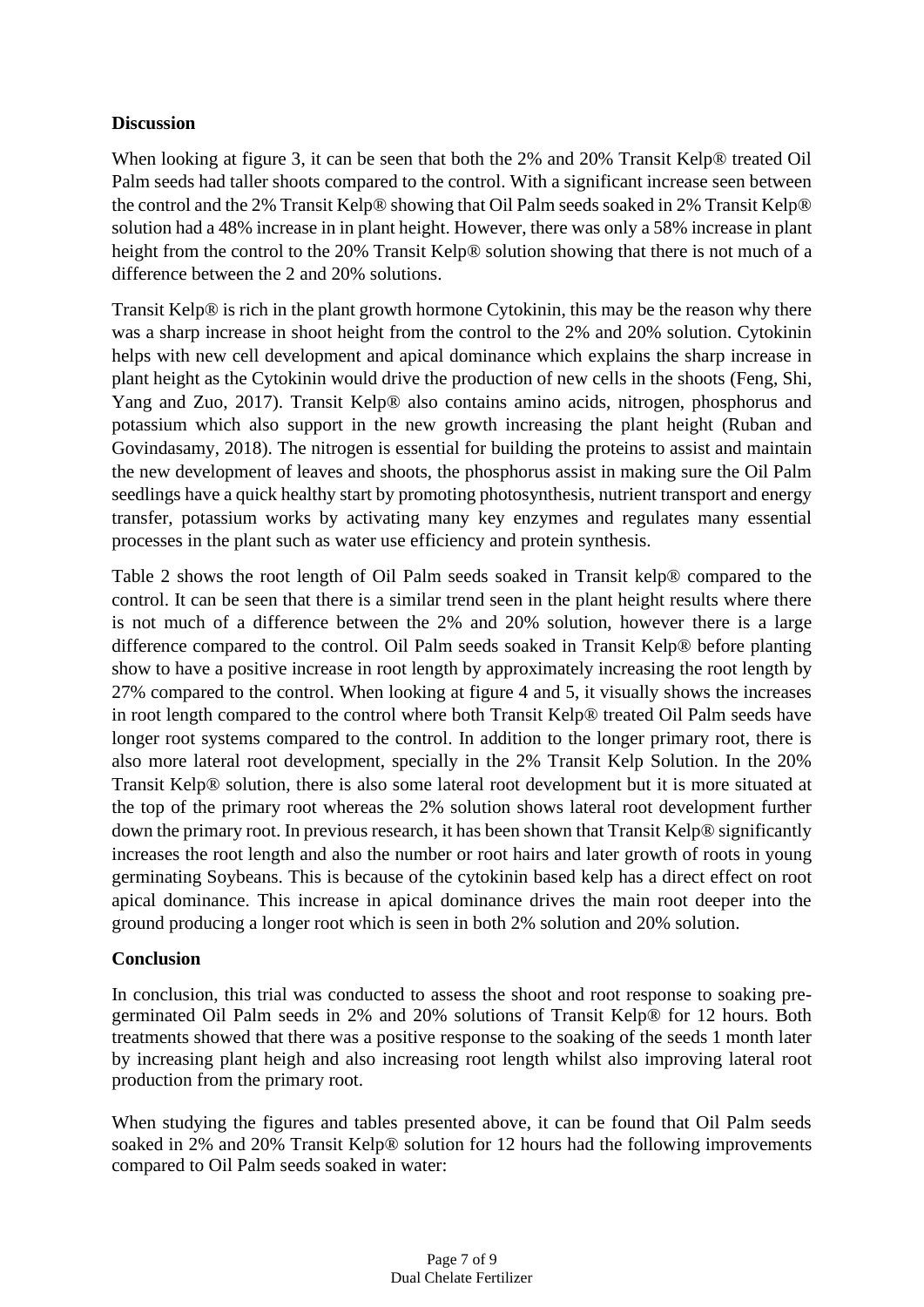- Increased the plant height from 3.1cm (control) to 4.6cm (2% solution) and 4.9cm (20% solution)
- Increased root length from 8.1cm (control) to 10cm (2% solution) and 10.5cm (20% solution)
- Improved the root length and promoted the formation of lateral root development on seeds soaked in Amino Boost Transit Max® compared to the control.

This trial is still under observation with a second application of 2% and 20% Transit Kelp® solution being applied to the Oil Palm seedlings after 1 month of growth. After 2 months, shoot height and another analyses of root growth will be done to assess the further benefits of using Transit Kelp® to help increase establishment of Oil Palm seeds.

#### **References**

Aba, Simon & Baiyeri, Paul. (2012). The oil palm.

Chin, S., 2019. *Palm oil vs palm kernel oil: What's the difference?.* [online] Malaysiakini. Available at: <https://www.malaysiakini.com/knowmypalmoil/480694>

Feng, J., Shi, Y., Yang, S. and Zuo, J., 2017. Cytokinins. *Hormone Metabolism and Signaling in Plants*, pp.77-106.

Gesteiro, E., Guijarro, L., Sánchez-Muniz, F., Vidal-Carou, M., Troncoso, A., Venanci, L., Jimeno, V., Quilez, J., Anadón, A. and González-Gross, M., 2019. Palm Oil on the Edge. *Nutrients*, 11(9), p.2008.

Green Palm. 2015. *Which countries grow and produce palm oil?.* [online] Available at: <https://greenpalm.org/about-palm-oil/where-is-palm-oil-grown-2>

Qaim, M., Sibhatu, K., Siregar, H. and Grass, I., 2020. Environmental, Economic, and Social Consequences of the Oil Palm Boom. *Annual Review of Resource Economics*, 12(1), pp.321- 344.

Ruban, P. and Govindasamy, C., 2018. Seaweed Fertilizer in Modern Agriculture. *International Journal of Research Publications*, 14(1).